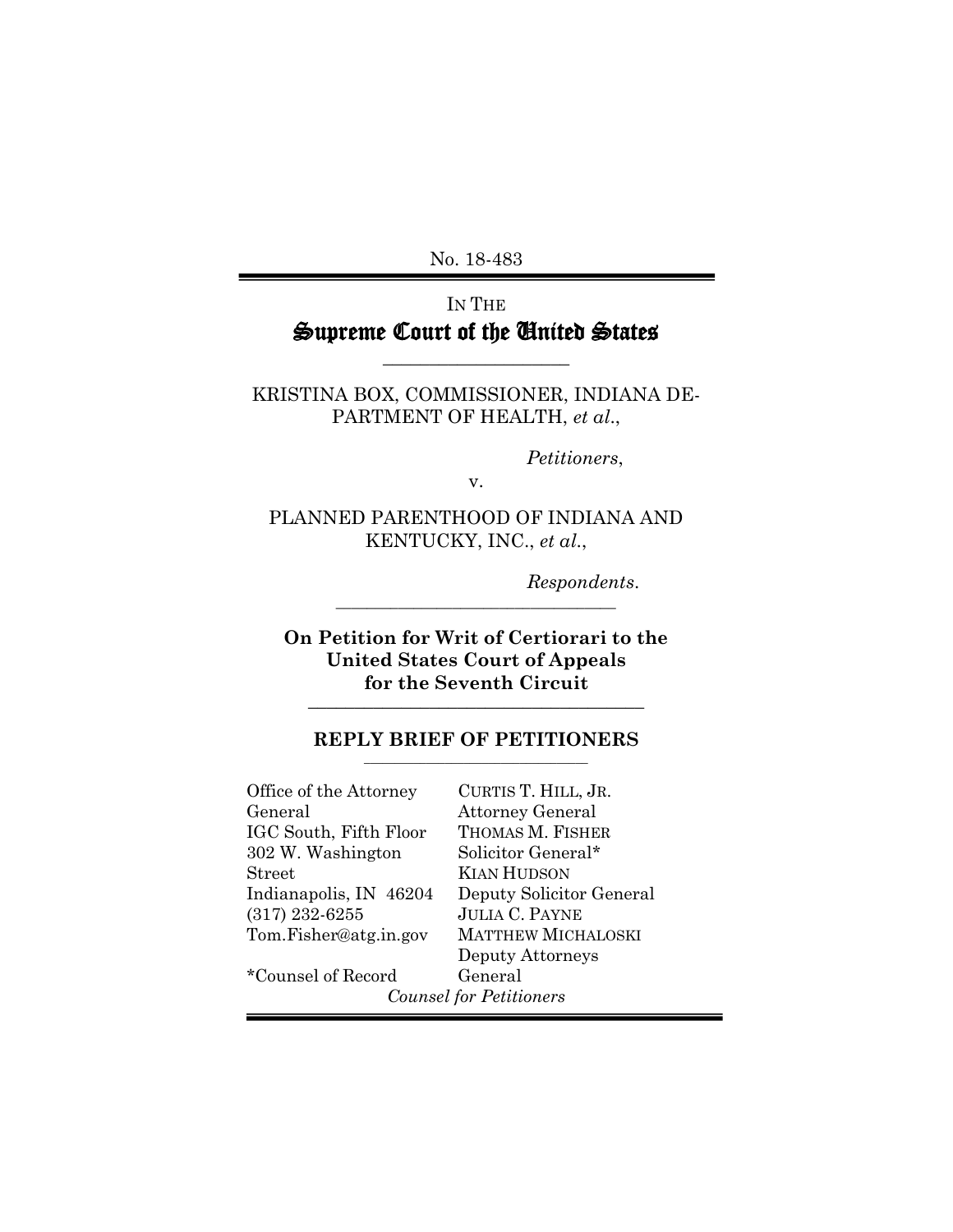## **TABLE OF CONTENTS**

| REPLY BRIEF OF PETITIONERS  1                                                                                                                                                                                                                                    |  |
|------------------------------------------------------------------------------------------------------------------------------------------------------------------------------------------------------------------------------------------------------------------|--|
|                                                                                                                                                                                                                                                                  |  |
| The Circuit Split on the Fetal Disposition<br>$I_{\cdot}$                                                                                                                                                                                                        |  |
| A. The Seventh Circuit's holding conflicts<br>with the Eighth Circuit's decision in<br>Planned Parenthood of Minnesota v.<br>B. This case is a proper vehicle to resolve the<br>split over whether States have legitimate<br>interests in human dignity of fetal |  |
| II. The Non-Discrimination Issue Is a Question<br>of National Importance that Merits                                                                                                                                                                             |  |
| A. The stakes are too high to await further                                                                                                                                                                                                                      |  |
| B. Indiana is not asking the Court to revisit<br>Roe, Casey, or any other abortion                                                                                                                                                                               |  |
|                                                                                                                                                                                                                                                                  |  |

i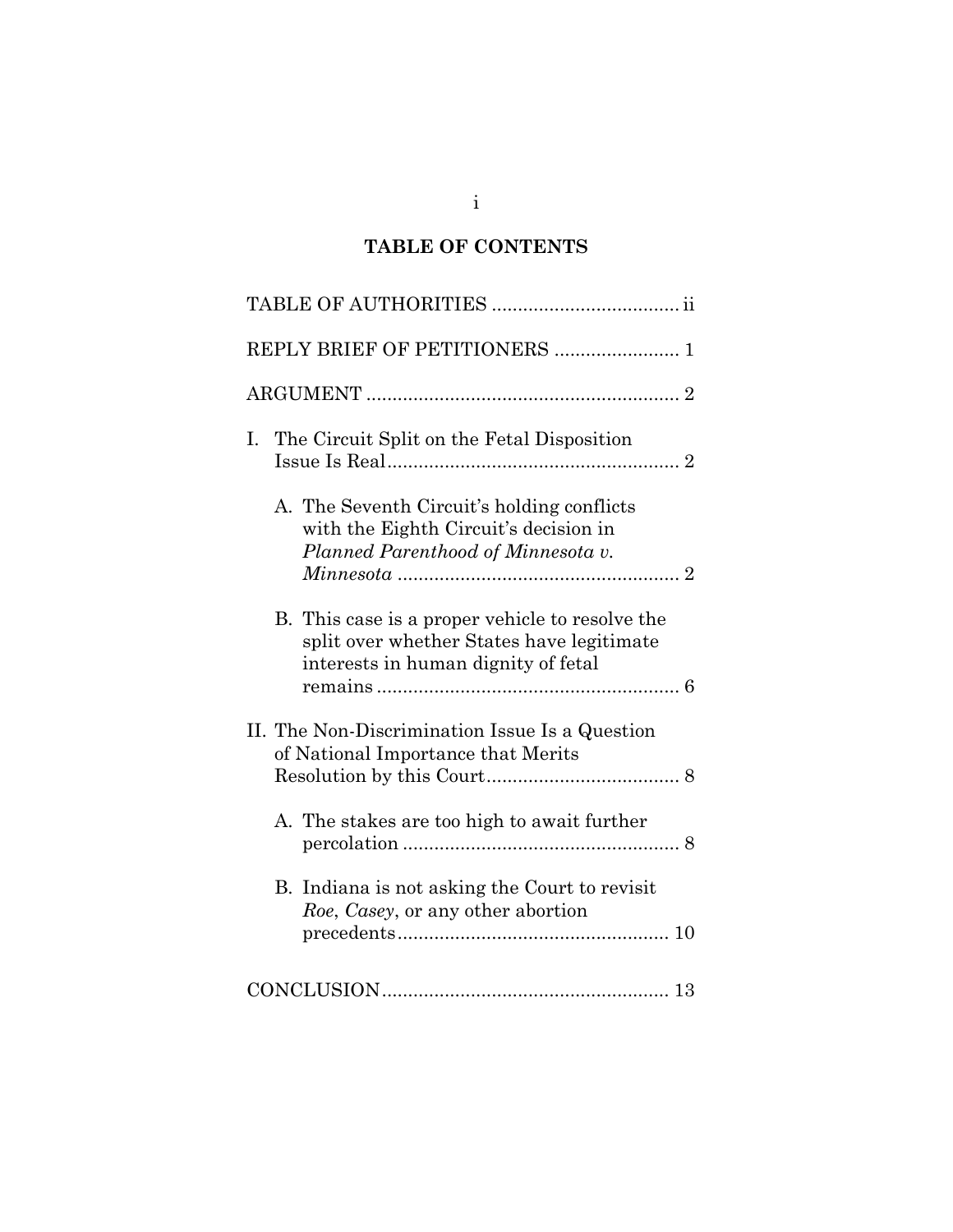## **TABLE OF AUTHORITIES**

## **CASES**

| Ayotte v. Planned Parenthood of N. New<br>England, |
|----------------------------------------------------|
| Brockett v. Spokane Arcades, Inc.,                 |
| Colautti v. Franklin,                              |
| Crawford v. Marion Cnty. Election Bd.,             |
| Doe v. Bolton,                                     |
| Eisenstadt v. Baird,                               |
| Harris v. McRae,                                   |
| Hopkins v. Jegley,                                 |
| Planned Parenthood of Minnesota v.<br>Minnesota,   |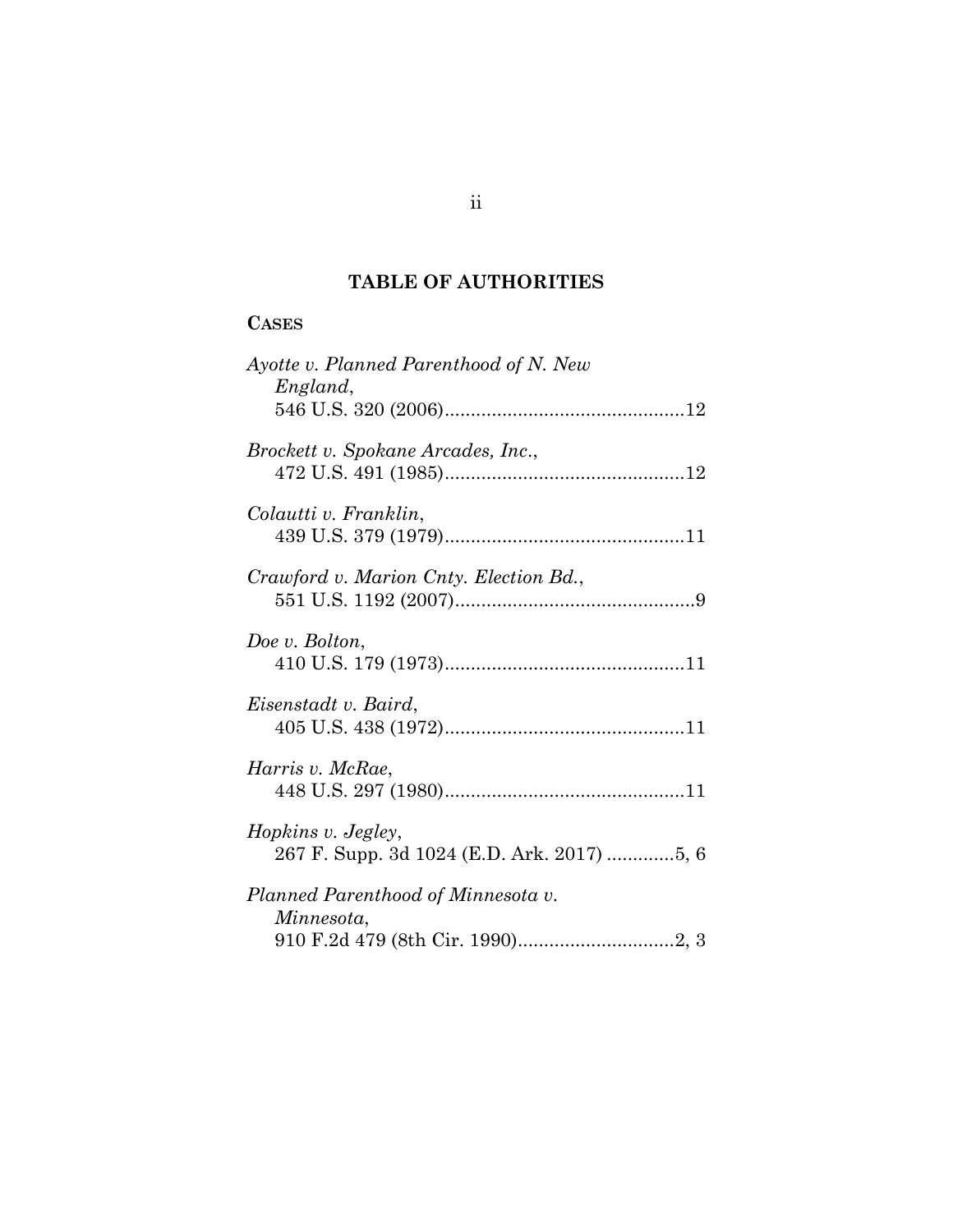# **CASES [CONT'D]**

| Planned Parenthood of Southeastern<br>Pennsylvania v. Casey,                                                                                                                                                                                  |  |
|-----------------------------------------------------------------------------------------------------------------------------------------------------------------------------------------------------------------------------------------------|--|
| Roe v. Wade,                                                                                                                                                                                                                                  |  |
| Whole Woman's Health v. Smith,<br>No. A-16-CV-01300-DAE, 2018 WL                                                                                                                                                                              |  |
| <b>STATUTES</b>                                                                                                                                                                                                                               |  |
|                                                                                                                                                                                                                                               |  |
|                                                                                                                                                                                                                                               |  |
| <b>RULES</b>                                                                                                                                                                                                                                  |  |
|                                                                                                                                                                                                                                               |  |
| <b>OTHER AUTHORITIES</b>                                                                                                                                                                                                                      |  |
| Avery Anapol, Pennsylvania House Passes<br><b>Bill Banning Abortions for Down</b><br>Syndrome, The Hill, Apr. 16, 2018,<br>https://thehill.com/homenews/state-<br>watch/383456-pennsylvania-house-<br>passes-bill-banning-abortions-for-down- |  |

## iii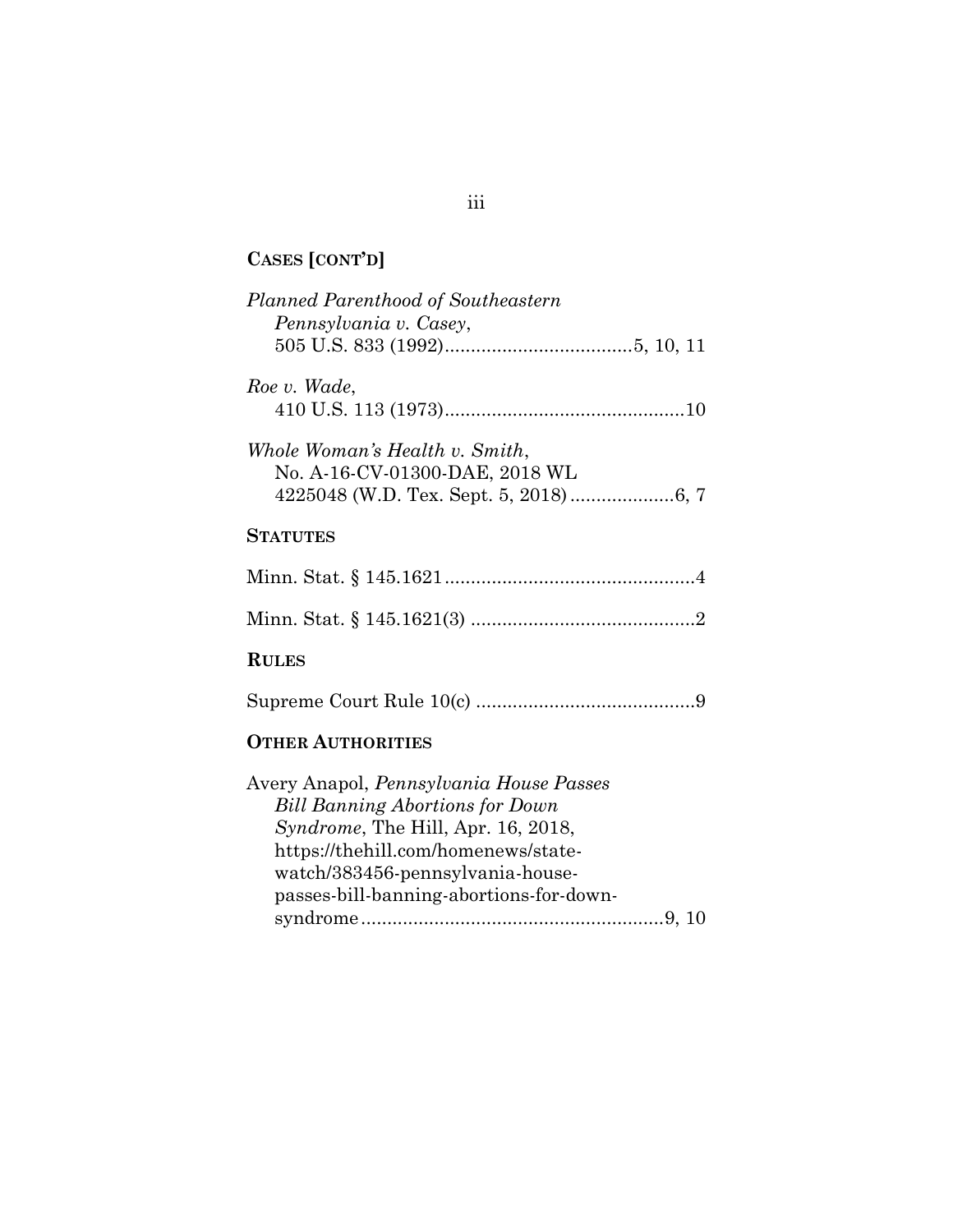## **OTHER AUTHORITIES [CONT'D]**

Michelle L. Price, *Utah House Oks Bill Banning Abortions Based on Down Syndrome*, U.S. News & World Report, Feb. 5, 2018, https://www. usnews.com/news/best-states/utah/ articles/201805-02-/utah-house-oks-billbanning-abortions-based-on-downsyndrome;..............................................................[.9](#page-13-3) Pet. For Writ of Cert., *Crawford v. Marion* 

*Cnty. Election Bd.*, 553 U.S. 181 (2008) (No. 07-21) ...........................[.9](#page-13-4)

iv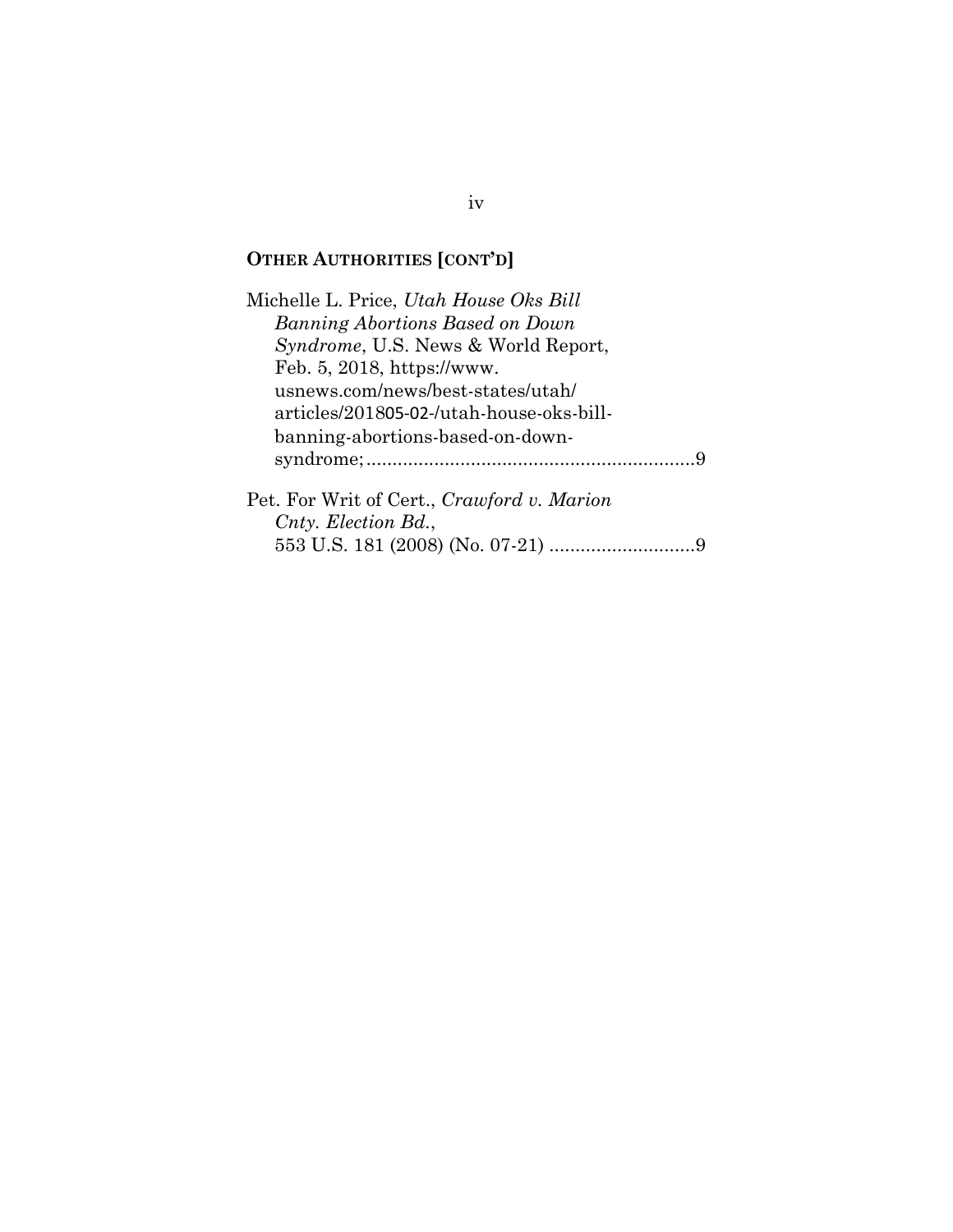#### **REPLY BRIEF OF PETITIONER**

The Indiana statutes at stake protect the inherent dignity of every human being, born and unborn, before and after death, without infringing on a woman's constitutional right to decide whether to bear or beget a child. The fetal disposition provision only requires the cremation or burial of aborted or miscarried fetal remains and does not prevent a single woman from having an abortion. And the anti-discrimination provision—or "eugenics" statute, as Judge Easterbrook called it, Pet. App. 121a—protects fetuses from being aborted solely because of disfavored characteristics frequently protected by American law, namely race, sex, and disability.

Planned Parenthood does not refute the national importance of these issues. Nor can it: As the numerous supporting amici demonstrate, debates over the ethics of discriminatory abortion and the proper disposal of fetal remains permeate the country. And while Planned Parenthood struggles to concoct new and creative ways to reconcile the Seventh Circuit and Eighth Circuit decisions, there is no escaping the bottom line: Minnesota may require fetal remains to be buried or cremated while Indiana may not.

With no vehicle problem to cite, Planned Parenthood's only argument against certiorari is that the issues presented need further percolation. But some issues are too important to put off for another day. The Court should grant certiorari to address these nationally important issues before the atrocities they portend become reality.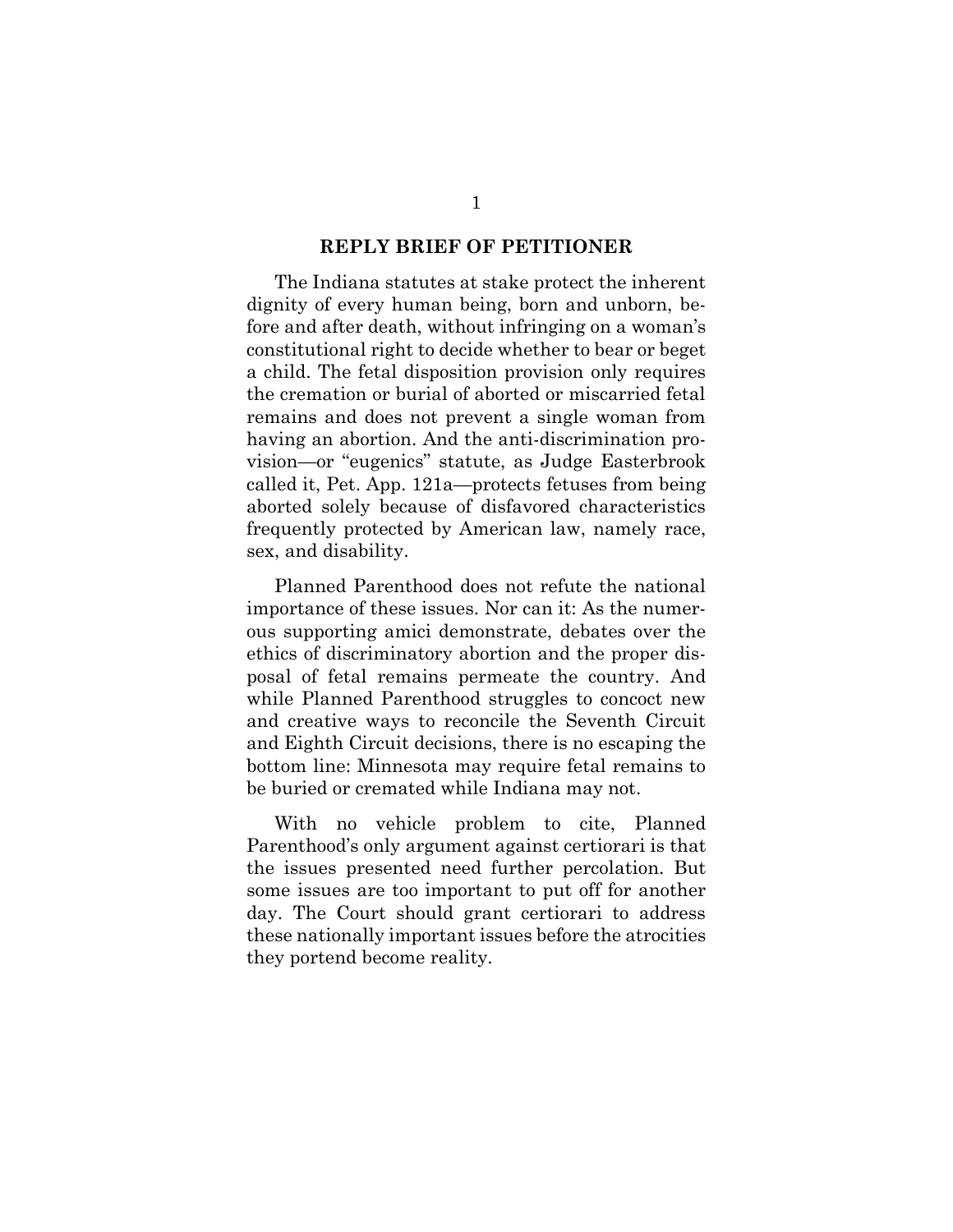#### **ARGUMENT**

## **I. The Circuit Split on the Fetal Disposition Issue Is Real**

## **A. The Seventh Circuit's holding conflicts with the Eighth Circuit's decision in**  *Planned Parenthood of Minnesota v. Minnesota*

<span id="page-6-0"></span>The Eighth Circuit upheld Minnesota's fetal disposition statute in *Planned Parenthood of Minnesota v. Minnesota*, 910 F.2d 479 (8th Cir. 1990). But the Seventh Circuit in this case struck down Indiana's fetal disposition statute, which is "substantially similar in every material respect." Pet. App. 39a (Manion, J., dissenting). The result is that Minnesota can require burial or cremation of fetal remains, but Indiana cannot. The decisions reach irreconcilable positions as to materially identical laws, and—particularly given the equally divided *en banc* Seventh Circuit—only this Court can decide which of these positions is correct.

<span id="page-6-1"></span>1. Planned Parenthood argues that *Planned Parenthood of Minnesota* is distinguishable because the Indiana statute allows women to dispose of aborted or miscarried fetal remains themselves. Br. in Opp. to Cert. 10. But as Planned Parenthood begrudgingly recognizes, *id.* at 11 n.6, the Minnesota law *also* exempts women who miscarry at home and choose to dispose of the fetal remains themselves. *See Planned Parenthood of Minn.*, 910 F.2d at 488; *see also* Minn. Stat. § 145.1621(3) (applying only to abortions or miscarriages occurring "at a hospital, clinic, or medical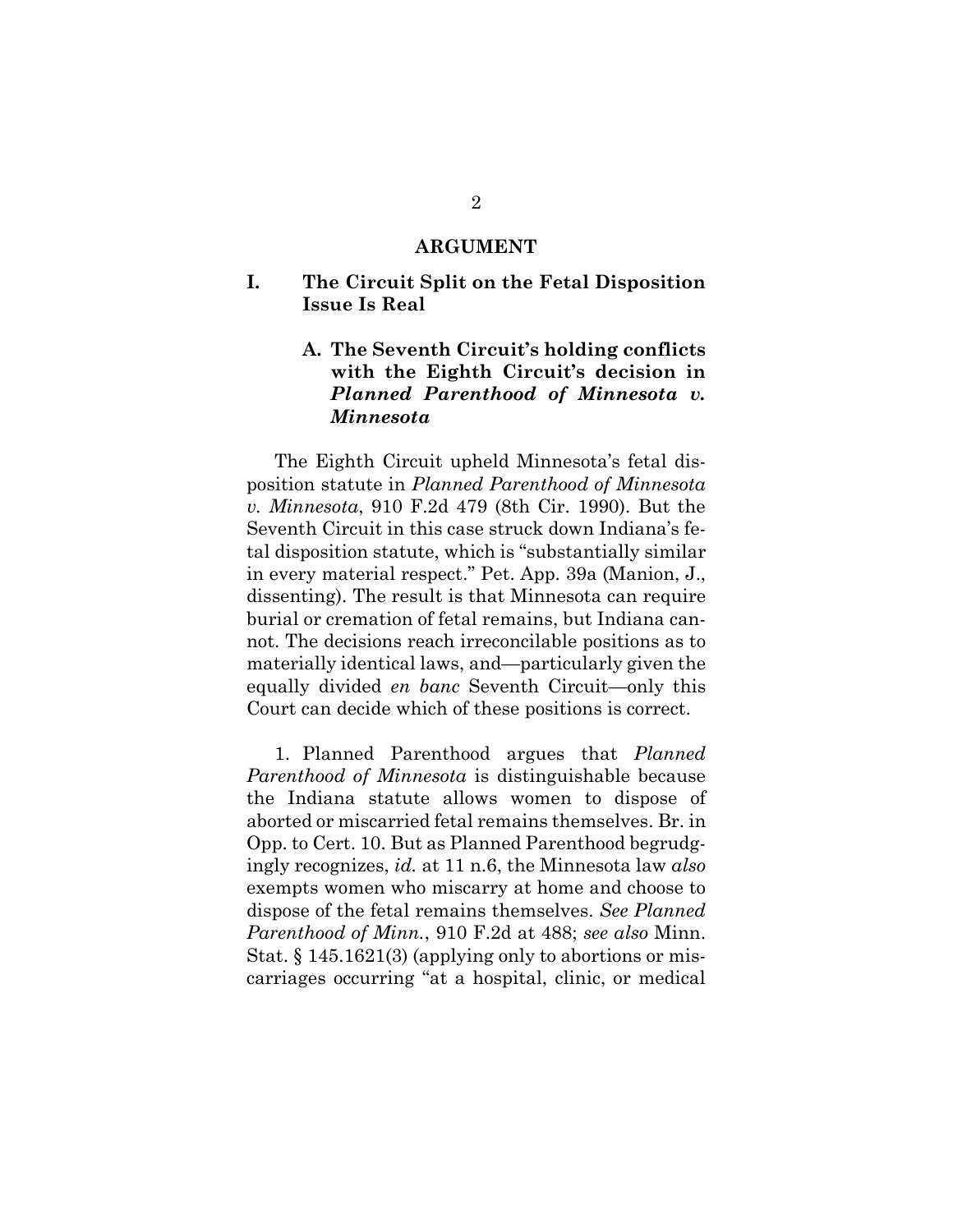<span id="page-7-0"></span>facility"). The Eighth Circuit found that exception permissible on grounds of personal privacy, *Planned Parenthood of Minn.*, 910 F.2d at 488, and while Indiana also specifies that mothers may dispose of the remains where the abortion or miscarriage occurs at a healthcare facility, that nuance adds no new legal question unaddressed by the Eighth Circuit. A woman who miscarries or aborts at a clinic also has a personal privacy interest in disposing of the remains of her child as she sees fit.

2. Planned Parenthood next attempts to tie the Eighth Circuit's holding to Minnesota's previous lack of sanitary disposal laws. This is a new and desperate distinction. Like Indiana's statute, the Minnesota statute requires healthcare facilities to dispose of fetal remains differently than they dispose of ordinary medical waste. *Planned Parenthood of Minn.*, 910 F.2d at 483 n.4. Accordingly, when Minnesota defended its law, it had to rely on the legislature's authority to require dignified treatment of fetal remains. *Id.* at 488.

Furthermore, the supposed distinction in the respective States' rationales is both hyper-analytical and irrelevant to the existence of a circuit conflict. The differing outcomes in the cases as to materially identical statutes cannot possibly be justified by reference to the regulatory scheme that each statute *replaced*.

First, the existence *vel non* of a circuit conflict does not depend on the congruence of arguments presented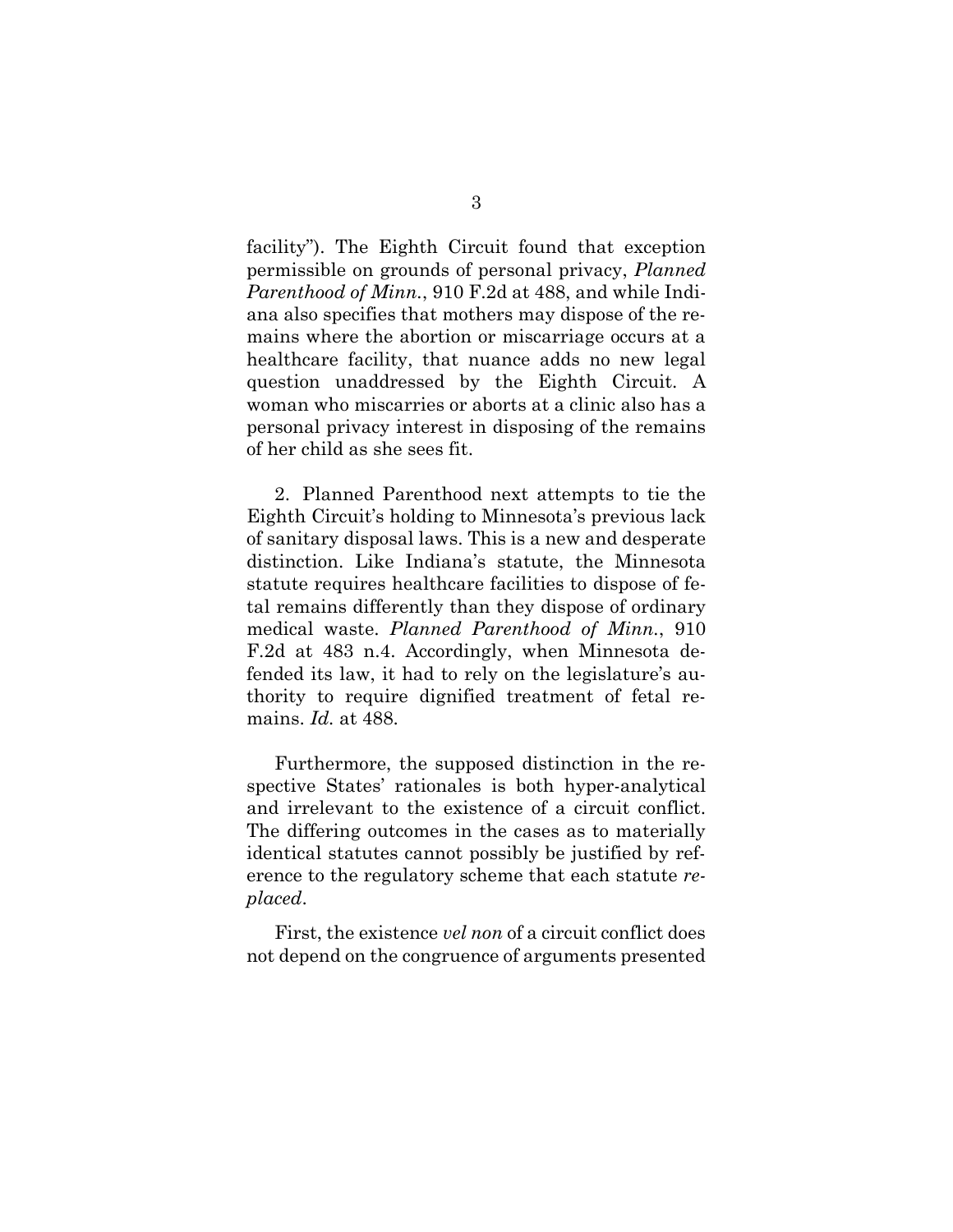by the parties; rather, it depends on whether the circuits have reached irreconcilable holdings as to materially identical laws. Here, they have. The Eighth Circuit says Minnesota (and therefore the other States in the circuit) may enforce a law requiring cremation or burial of aborted or miscarried fetal remains; the Seventh Circuit says Indiana (and therefore Illinois and Wisconsin) may not do the same. Those decisions are irreconcilable. Particularly because in both cases any *conceivable* legitimate rationale would suffice, the different outcomes cannot be explained by supposedly different state interests.

<span id="page-8-0"></span>Second, the interests advanced by Indiana in this case and those relied on by the Eighth Circuit are not "meaningfully different." As Judge Manion explained in dissent, "the same state interest is involved in both cases." Pet. App. 40a. (Manion, J., dissenting). The introductory portion of the Minnesota statute specifically refers to "providing for the *dignified* and sanitary disposition of the remains of aborted or miscarried human fetuses." Minn. Stat. § 145.1621 (emphasis added). If aborted fetuses have no dignity worth protecting, there would be no reason to safeguard against offense of "public sensibilities" in the disposition of fetal remains. Judge Manion recognized that "[w]hether you call it 'public sensibilities,' 'morality,' or 'human dignity,' the state interest is the same." Pet. App. 40a. (Manion, J., dissenting). In both cases, it is the human dignity of the fetus that elevates it above ordinary medical waste, and it is the human dignity of the fetus that triggers public sensibilities with regard to disposition of its remains.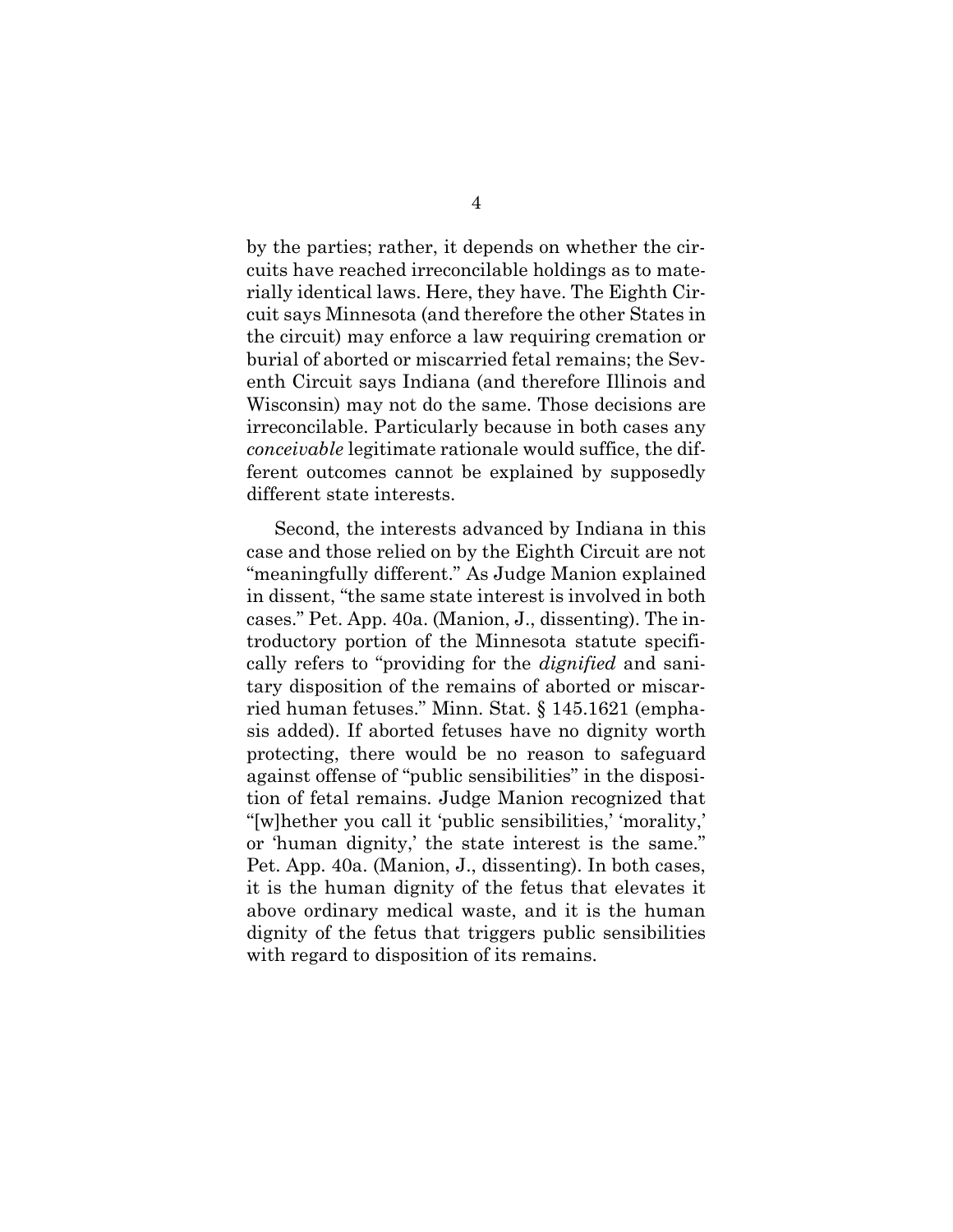In short, the Seventh Circuit has held that a fetus's lack of Fourteenth Amendment rights *prohibits*  States from requiring that fetal remains be treated with human dignity, while the Eighth Circuit has held to the contrary. Only this Court can resolve this critical, fundamental conflict as to whether States may require medical personnel to dispose of fetal remains in a dignified way on par with other human remains.

<span id="page-9-0"></span>3. Nor is the validity of *Planned Parenthood of Minnesota* threatened by the pending appeal of an Arkansas fetal disposition statute in *Hopkins v. Jegley*, 267 F. Supp. 3d 1024 (E.D. Ark. 2017). There, the district court invalidated a fetal disposition statute because it required the consent of the woman's sexual partner for disposition of the fetal remains—a provision not included in the Minnesota or Indiana statutes and which presents potential conflicts with *Planned Parenthood of Southeastern Pennsylvania v. Casey,* 505 U.S. 833, 893–94 (1992) (invalidating spousal notification requirement). *Hopkins*, 267 F. Supp. 3d at 1098–1104. No matter the outcome in *Hopkins*, the vitality of *Planned Parenthood of Minnesota* is not threatened.

<span id="page-9-1"></span>Because of the conflicting answers of two circuits, Minnesota can enforce its statute providing for the dignified disposal of human fetal remains, but Indiana cannot enforce its substantially similar statute. This Court should grant certiorari to decide which of these irreconcilable positions is correct.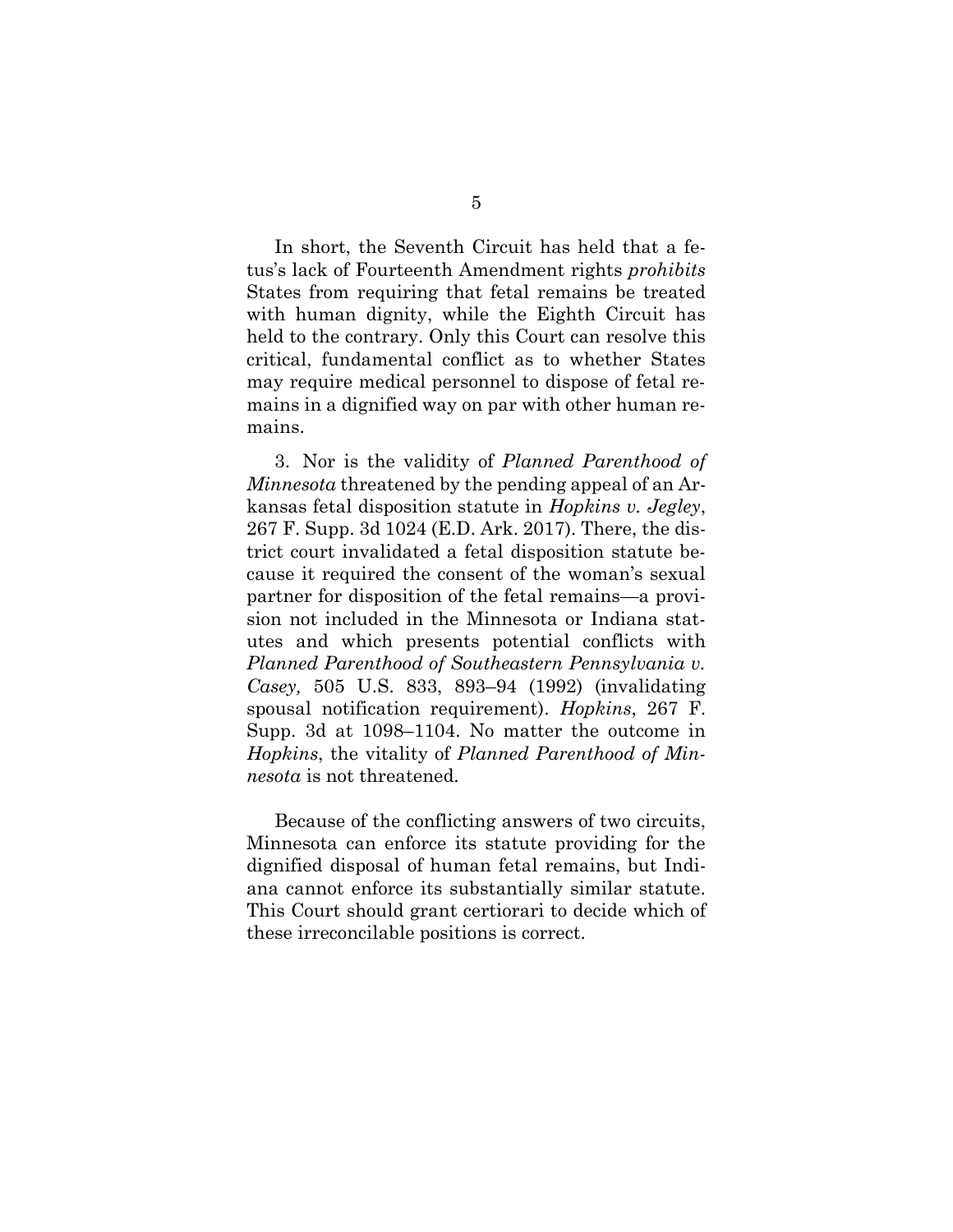## **B. This case is a proper vehicle to resolve the split over whether States have legitimate interests in human dignity of fetal remains**

Curiously, Planned Parenthood next argues that, notwithstanding a circuit conflict over whether a fetal remains statute violates the Fourteenth Amendment as an arbitrary exercise of government power, the Court should deny certiorari because it—Planned Parenthood—failed also to claim that Indiana's fetal remains statute violates the right to abortion. To say the least, it is hard to see the logic of eschewing resolution of one constitutional claim that already divides the circuits merely because different constitutional claims bearing on the same general subject are pending in lower courts.

<span id="page-10-0"></span>The logic of taking that approach is especially hard to follow in light of the abortion-rights cases Planned Parenthood cites. As explained above, in contrast with this case, the statute invalidated by the district court in *Hopkins* prompted an undue-burden abortion-rights claim because it requires the consent of the woman's sexual partner before the final disposition of the fetus. 267 F. Supp. 3d at 1098–1104. *Hopkins* is, at heart, a spousal-interference case, not a fetal-disposition case, so questions about the proper legal standard and outcome have no bearing on the appropriate standard and outcome in this case.

<span id="page-10-1"></span>Separately, the district court's decision in *Whole Woman's Health v. Smith*, No. A-16-CV-01300-DAE, 2018 WL 4225048, at \*14 (W.D. Tex. Sept. 5, 2018),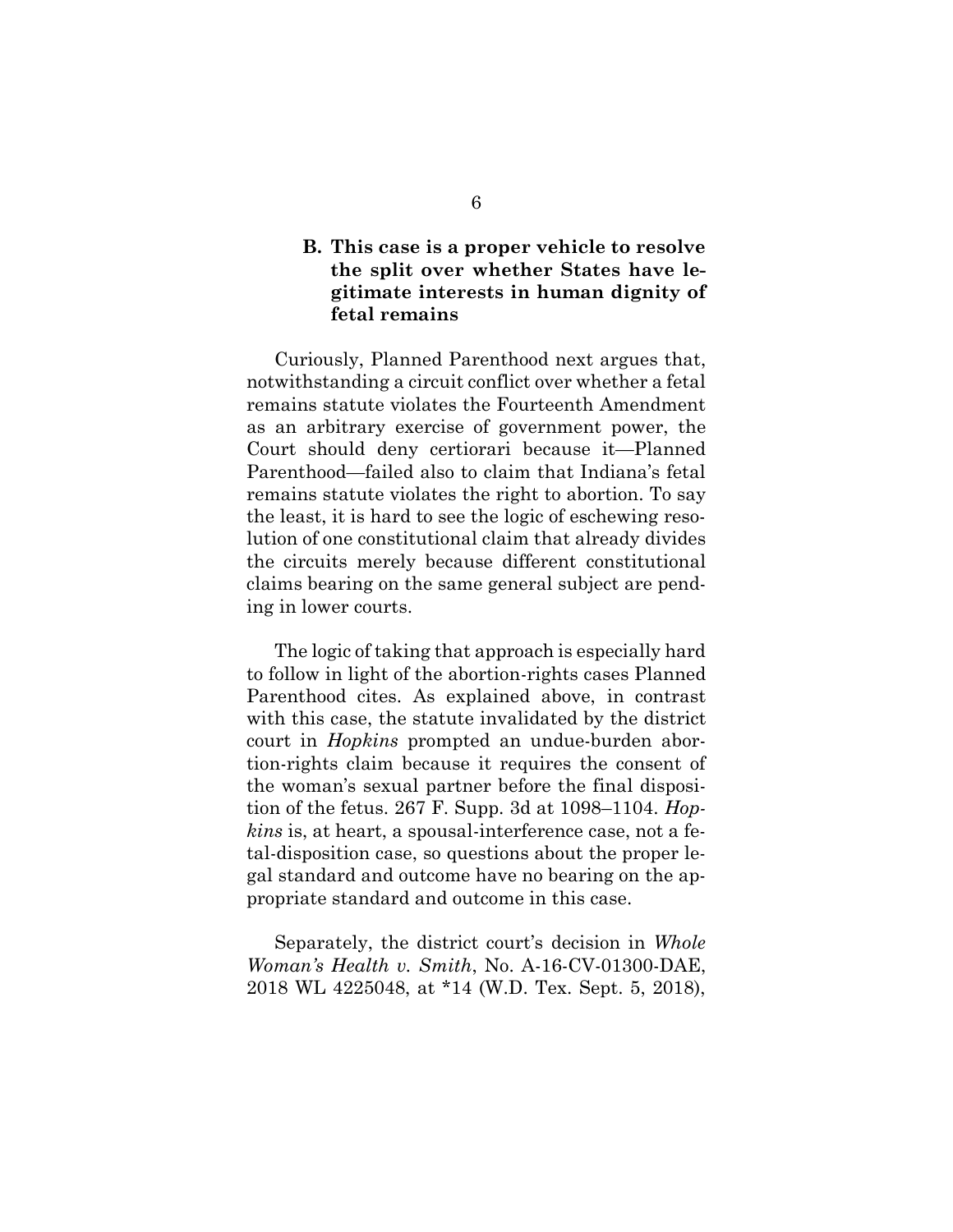<span id="page-11-0"></span>actually underscores the need for review here. There, the court held that, even if a fetal-disposition law advances legitimate state interests in protecting the human dignity of fetal remains, *id.* at \*14, doing so imposes an undue burden on the right to abortion by endorsing a particular viewpoint about the humanity of the fetus, *id.* at \*19 ("The challenged laws also impose intrusive and heavy burdens on women whose beliefs about the status of embryonic and fetal tissue and the meaning of abortion or miscarriage diverge from the viewpoint endorsed by the State.").

While the *Smith* court's self-contradictory explanation casts the issue in the terminology of undue burden, it addresses precisely the same substantive question resolved by the courts below—*i.e.*, whether, notwithstanding the right to abortion (and a fetus's concomitant lack of Fourteenth Amendment personhood), States may require burial or cremation of fetal remains based on a view that such remains are imbued with human dignity. *See* Pet. App. 69a ("[I]f the law does not recognize a fetus as a person, there can be no legitimate state interest in requiring an entity to treat an aborted fetus *the same* as a deceased human." (emphasis in original)). Accordingly, *Smith*  adds no new dimension to the dispute squarely presented here, and its existence only reinforces the national importance of the fetal disposition issue.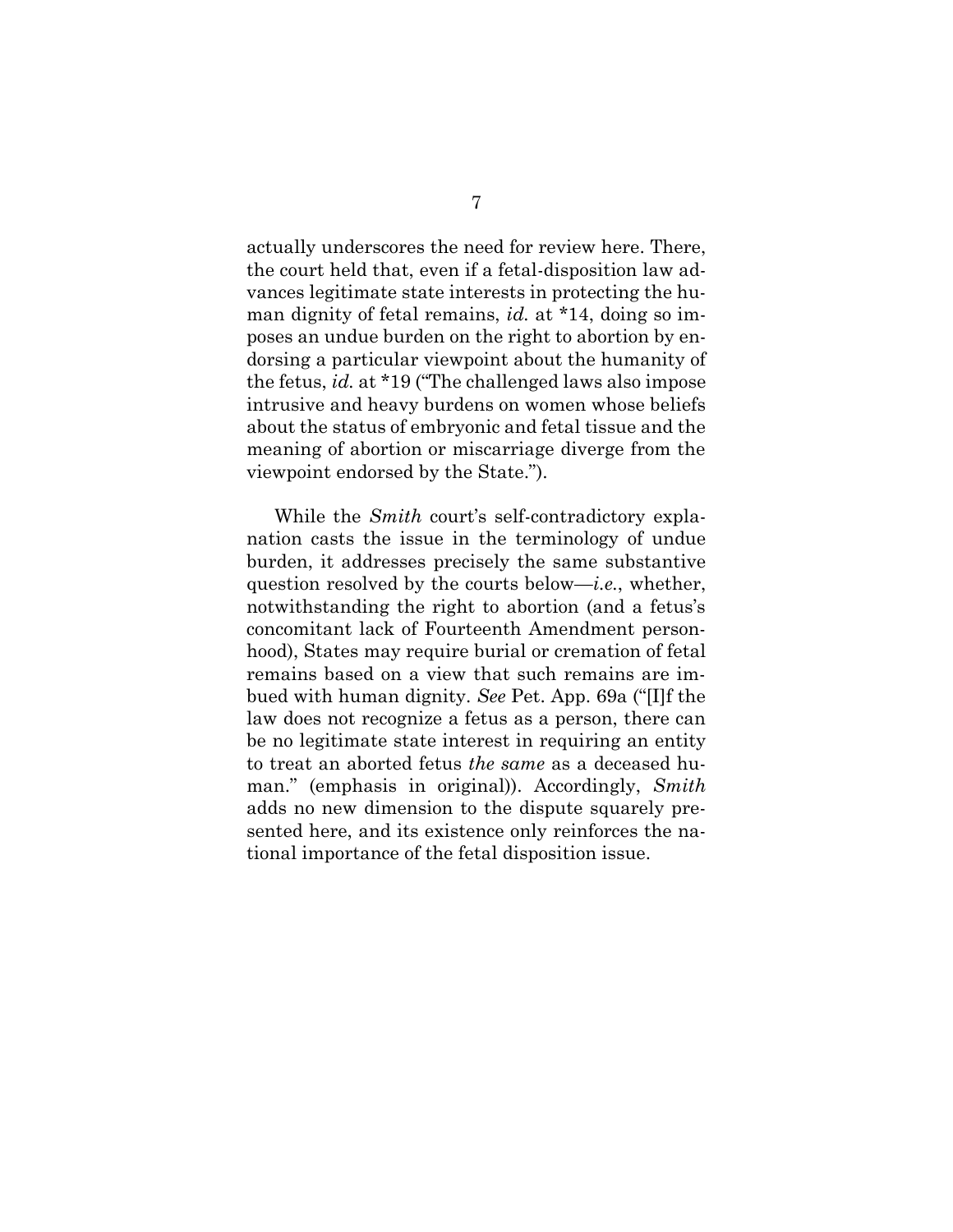## **II. The Non-Discrimination Issue Is a Question of National Importance that Merits Resolution by this Court**

### **A. The stakes are too high to await further percolation**

New non-invasive genetic testing early in pregnancy has led to an increase in the number of babies that are aborted simply because they have Down syndrome or another disability. *See* Pet. for Writ of Cert. 6–7; Pet. App. 32a–33a; Amicus Br. of Wisconsin 21– 23; Amicus Br. of Alliance Defending Freedom 7–9; Amicus Br. of Restoration Project 25–26; Amicus Br. of Foundation Jerome Lejeune 4–5.

Planned Parenthood does not contest this scientific fact. Instead, it argues that "[a]llowing women and their families the freedom to make that decision for themselves is the best way to ensure that the mother and her family will be able to create and maintain an environment in which a disabled child is likely to thrive." Br. in Opp. to Cert. 2. In other words, systematically eliminating children with Down syndrome from our society is preferable to allowing them to be born into the "wrong" families. Surely the Constitution does not require States to embrace this neoeugenic viewpoint.

Planned Parenthood argues not that this issue is unimportant but that the Court's review would be premature because not enough appellate courts have considered it. But the critical criterion for certiorari is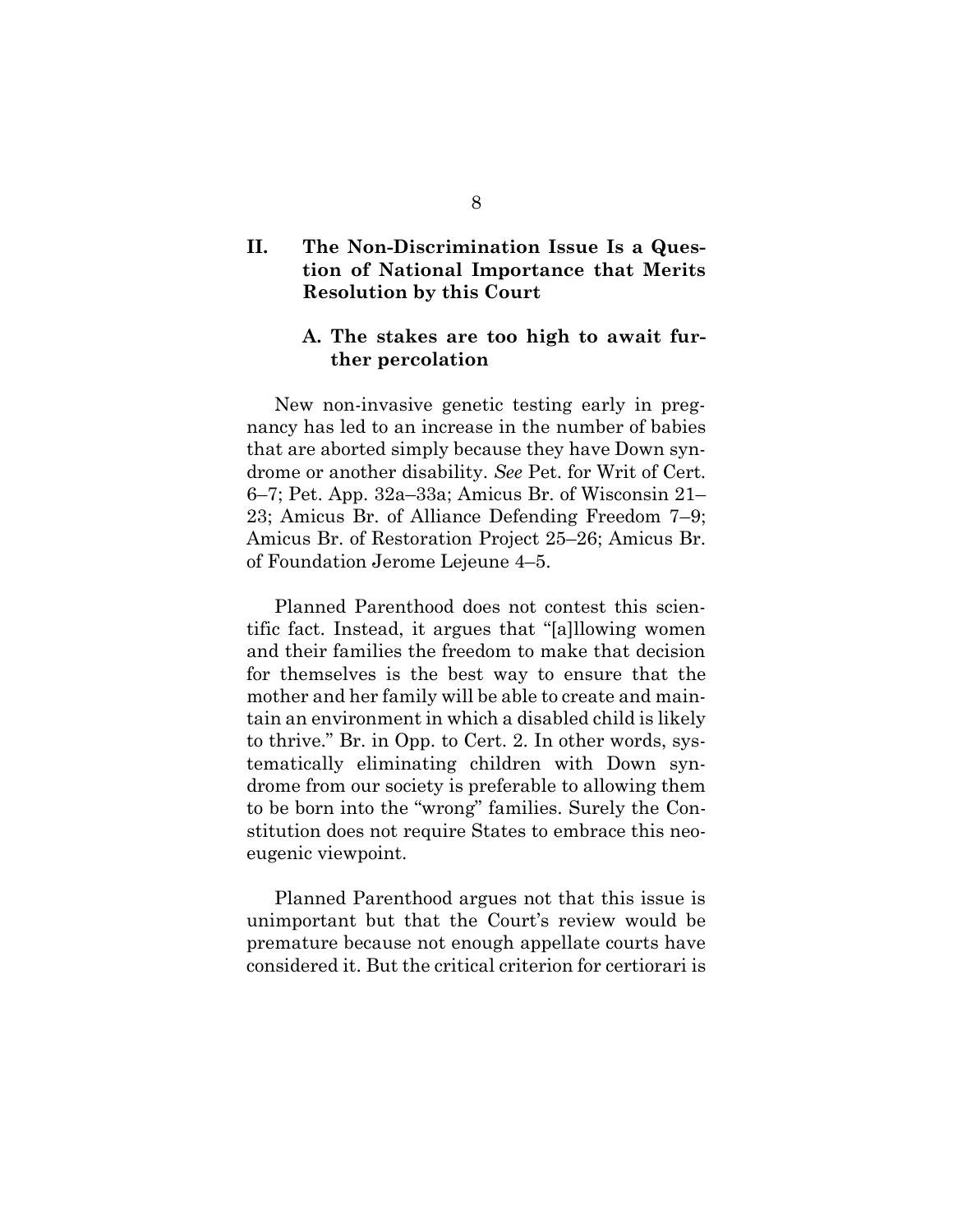<span id="page-13-1"></span><span id="page-13-0"></span>national importance, not merely circuit conflict: Certiorari is warranted where, as here, "a United States court of appeals has decided an important question of federal law that has not been, but should be, settled by this Court." Supreme Court Rule 10(c). When the issue is important enough, the Court does grant certiorari, even absent a circuit conflict, to consider the constitutionality of state laws affecting individual constitutional rights. *See, e.g.*, *Crawford v. Marion Cnty. Election Bd.*, 551 U.S. 1192 (2007). As here, *Crawford* involved an up-and-coming issue of national importance (there, Indiana's Voter ID law) where other States were already implementing regulations similar to those being challenged but no other federal circuit had yet addressed the issue. Pet. for Writ of Cert. at 15, *Crawford v. Marion Cnty. Election Bd.*, 553 U.S. 181 (2008) (No. 07-21). States, just like civil rights plaintiffs, have an interest in timely resolution of fraught, nationally significant questions of constitutional law.

<span id="page-13-4"></span><span id="page-13-3"></span><span id="page-13-2"></span>As Planned Parenthood acknowledges, eight other States currently have bans on sex-selective abortion, three States ban disability-selective abortion, and one bans race-selective abortion. *See* Br. in Opp. to Cert. 17–18 & ns. 8, 10. Moreover, at least two other States—Pennsylvania and Utah—have recently considered enacting similar bans. *See* Michelle L. Price, *Utah House Oks Bill Banning Abortions Based on Down Syndrome*, U.S. News & World Report, Feb. 5, 2018, https://www.usnews.com/news/best-states/ utah/articles/2018-02-05/utah-house-oks-bill-banning -abortions-based-on-down-syndrome; Avery Anapol, *Pennsylvania House Passes Bill Banning Abortions*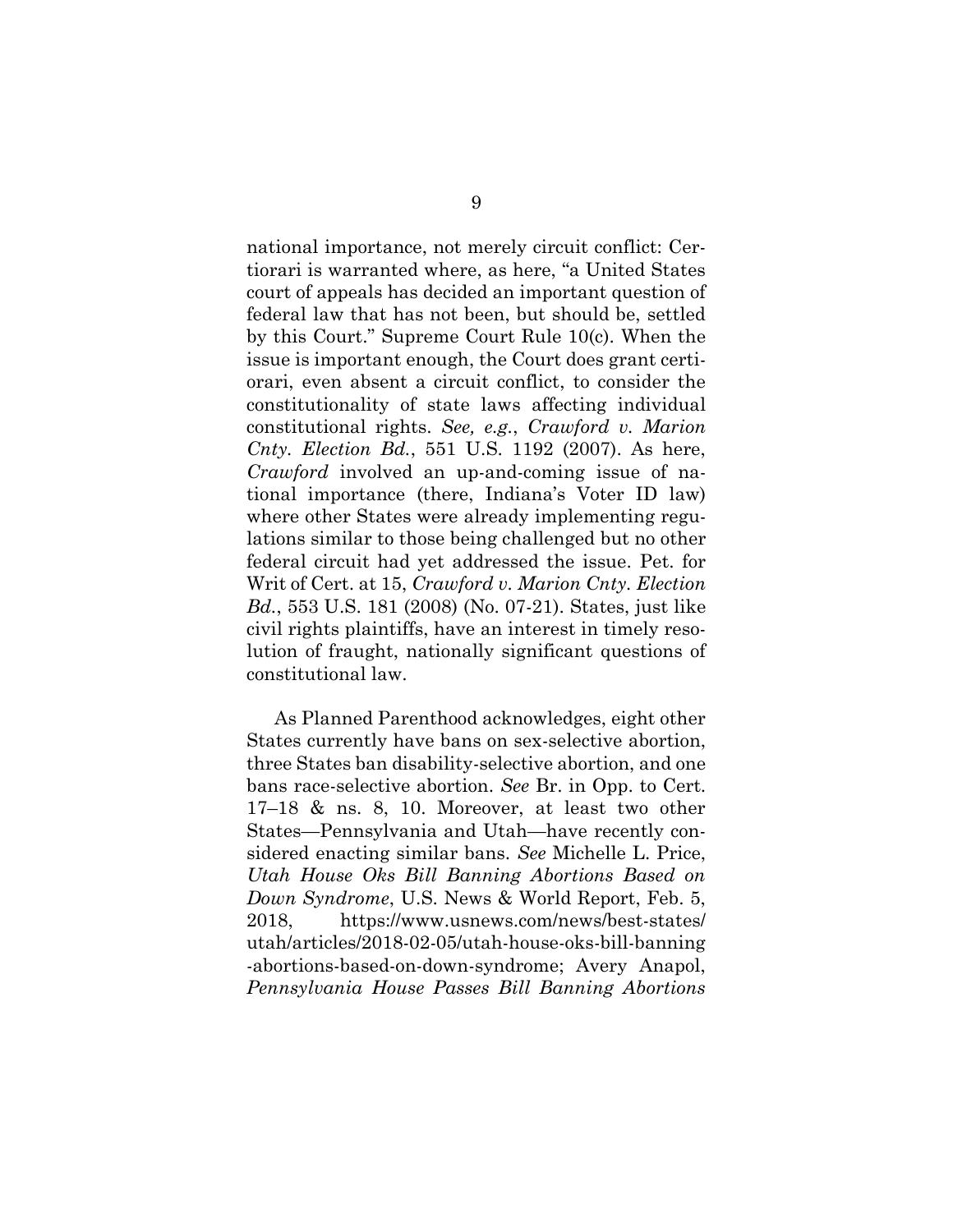*for Down Syndrome*, The Hill, Apr. 16, 2018, https://thehill.com/homenews/state-watch/383456 pennsylvania-house-passes-bill-banning-abortionsfor-down-syndrome.

Furthermore, the discriminatory abortion issue has received attention around the world. *See* Cert. Pet. 22–26. Planned Parenthood's own medical director, Dr. Stutsman, admitted in his deposition that approximately half of all babies with Down syndrome are aborted. Appellants' App. 70. And in Iceland and other European countries, that number approaches 100%. Cert. Pet. 26.

The decisions below say that the Constitution prevents States from acting to prevent such systematic elimination of those with disabilities or other undesirable characteristics through private choice. In light of the importance of that issue, further percolation is unwarranted, especially given the separate dissents of Judges Manion and Easterbrook, which fully vet the arguments. As Judge Easterbrook observed, Pet. App. 122a–23a, only this Court can provide the definitive answer.

### <span id="page-14-1"></span>**B. Indiana is not asking the Court to revisit** *Roe***,** *Casey***, or any other abortion precedents**

<span id="page-14-0"></span>The Court may uphold Indiana's anti-discrimination statute on its face without disturbing any of its abortion precedents, including *Roe v. Wade*, 410 U.S. 113 (1973), and *Planned Parenthood of Southeastern Pennsylvania v. Casey*, 505 U.S. 833 (1992). Those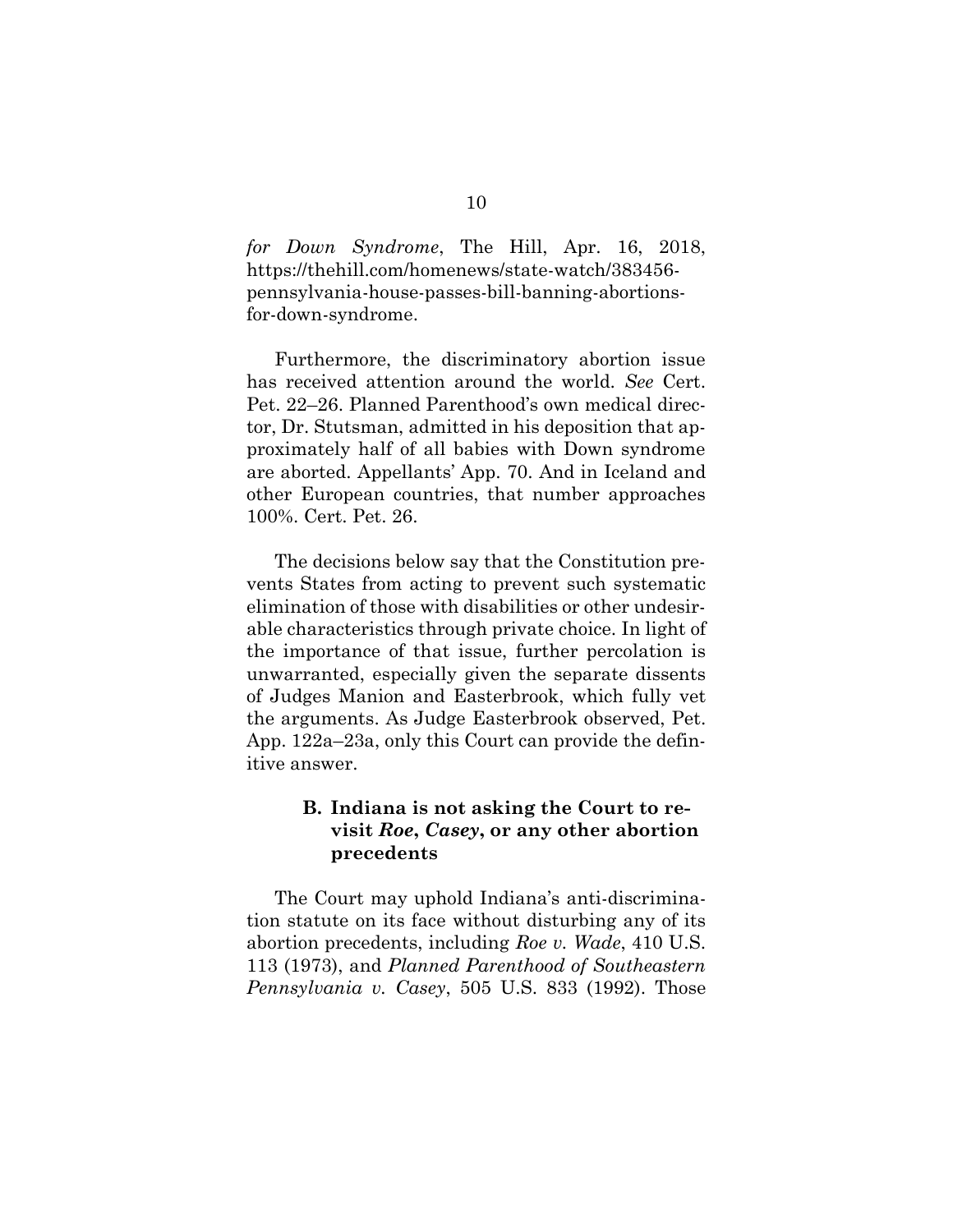<span id="page-15-4"></span><span id="page-15-2"></span>cases protect abortion only to effectuate the binary choice of "whether to bear or beget a child," *Casey*, 505 U.S. at 896 (quoting *Eisenstadt v. Baird*, 405 U.S. 438, 453 (1972)), not to terminate a particular pregnancy only because the child possesses disfavored characteristics. Accordingly, the Court need not disturb those cases to rule Indiana's way.

<span id="page-15-3"></span><span id="page-15-0"></span>In addition, the Court has not decided whether *Roe*  and *Casey* protect a right to decide *which* child to bear in any other of its prior abortion decisions, including the cases cited by Planned Parenthood. *See* Br. in Opp. to Cert. 21 n.12. In *Harris v. McRae*, 448 U.S. 297, 340 (1980), a dissenting justice noted the unavailability of federal funding for aborting a fetus that may not survive, which at most amounts to an acknowledgment that abortions in such circumstances occur. In *Colautti v. Franklin*, 439 U.S. 379, 389-90 (1979), the Court mentioned the *argument* that a law prohibiting abortion where a fetus may be viable could be unconstitutional because it could affect abortions based on genetic abnormality detected at 18–20 weeks gestational age, but expressly decided the case on other (fair-notice) grounds. And the abortion ban in *Doe v. Bolton*, 410 U.S. 179, 205–07 (1973), exempted fetuses with genetic abnormalities, so the Court had no reason to address the issue.

<span id="page-15-1"></span>Planned Parenthood tries to generate conflict between the State's position and *Roe* and *Casey* by suggesting that Indiana's anti-discriminatory abortion law would interfere with abortion by a woman who decides she is too old to have *any* child due to the risk of genetic abnormality. *See* Br. in Opp. to Cert. 21–22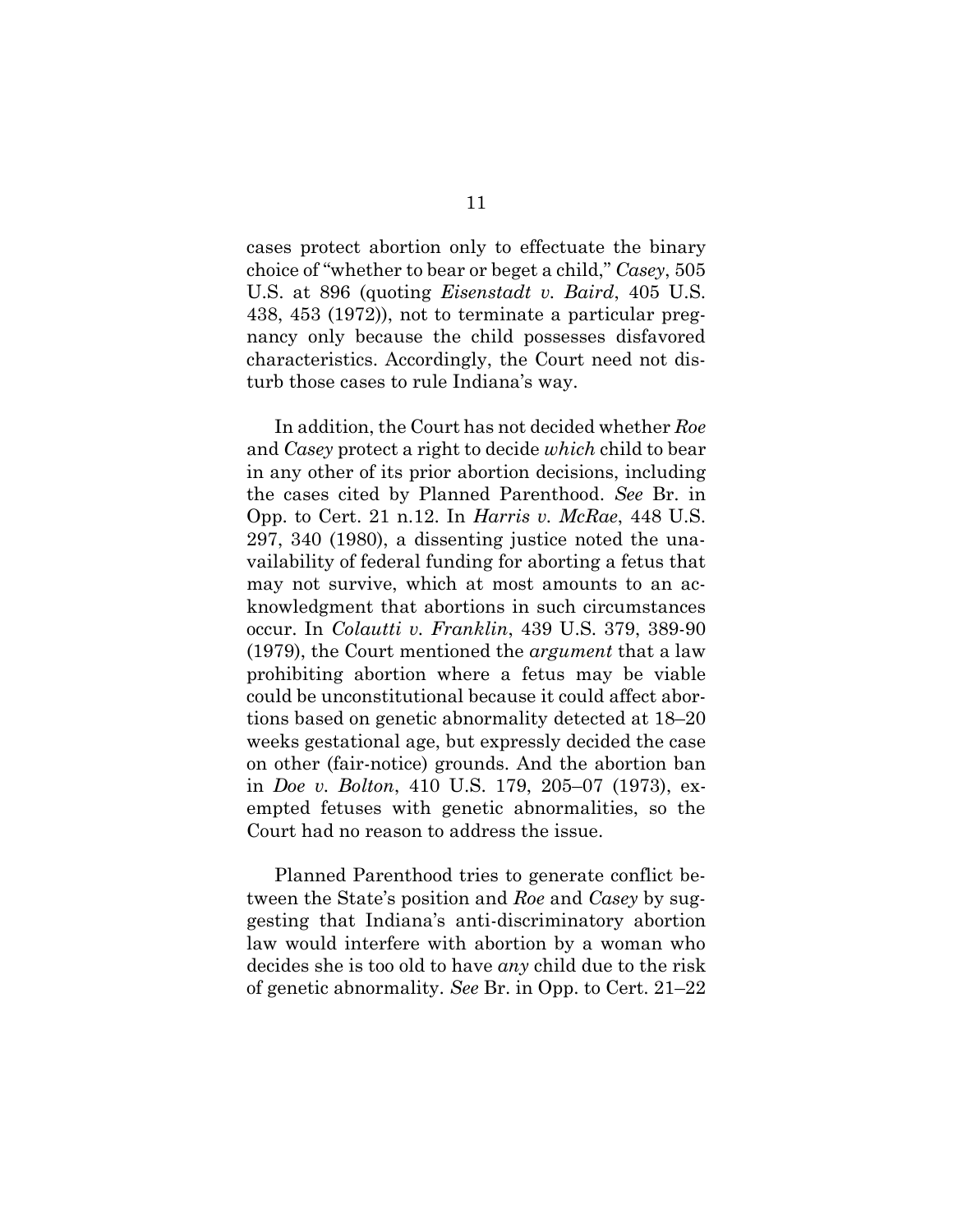n.13. In that case, the theory goes, the woman would be making a binary abortion decision—no child, period—yet would be stymied because Indiana law precludes abortion based solely on a "potential diagnosis" of a disability. First, however, it is not clear the statute would apply in that circumstance since the woman would be choosing abortion based on *her own* characteristics, not the actual characteristics of the child. Second, even if in that limited circumstance the Indiana law must give way to the binary right defined by *Roe* and *Casey,* that would not justify facial invalidation of the statute as to all other applications of the statute that do *not* implicate the right defined by *Roe*  and *Casey*. *See Ayotte v. Planned Parenthood of N. New England*, 546 U.S. 320, 329 (2006) (citing *Brockett v. Spokane Arcades, Inc*., 472 U.S. 491, 504 (1985)).

<span id="page-16-1"></span><span id="page-16-0"></span>Accordingly, to prevail here, Indiana need not, and does not, urge the Court to use this case as a vehicle to overturn *Roe*, *Casey*, or any other of its abortion precedents. It asks the Court only to address whether the abortion right protected by those precedents is so broad that it safeguards even discriminatory abortions. The Court has never before addressed this issue; it should do so now.